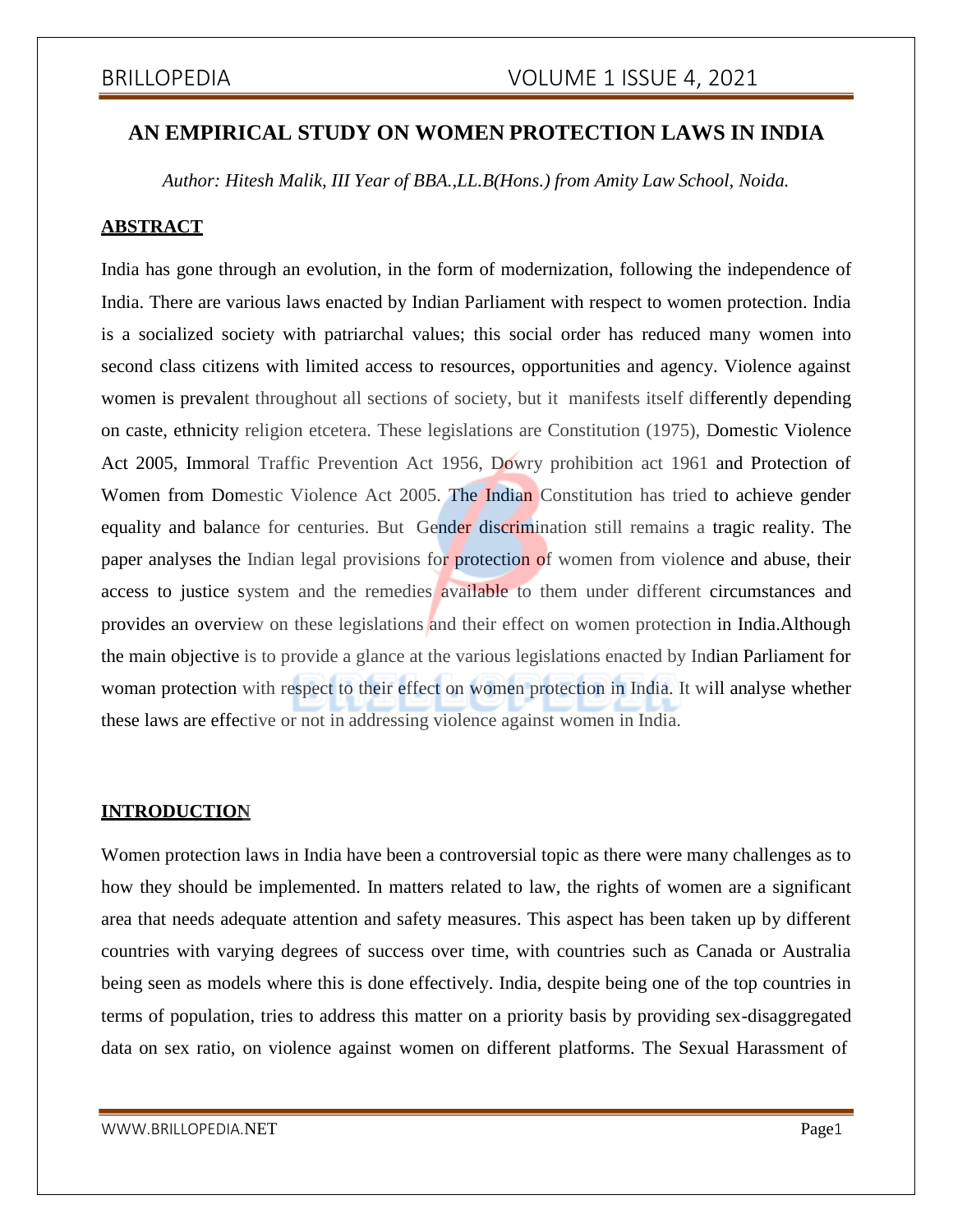Women at Workplace (Prevention, Prohibition and Redressal) Act  $2013<sup>-1</sup>$  was passed to safeguard women's rights at the workplace.

This was done to eradicate violence against women in India. The commission had sought comment from various stakeholders who gave their views on how the implementation should be done over time. The commission, however, had suggested significant issues and challenges that need to be addressed. It has been done primarily in the context of legal provisions and some of the suggestions provided by the law commission had been already adopted while some are pending implementation.

India is a diverse country. The people living in this country have different cultures, values, and views of the world. Even men and women have their differences in this country. Women protection laws are to protect all individuals from sexual harassment, rape, etc. In India, gender discrimination is still prevalent in society. In this article, I will be discussing some of the women protection laws that exist in Indian states and how these laws affect each state's population of women accordingly.

In India, there exist a common Criminal Law. According to this law, all states have adopted a uniform criminal code. The Indian Penal Code deals with all criminal matters that take place in the country. According to the Indian penal code, offenses related to women are classified under a special section called Section 354A <sup>2</sup> and DV Act-2005 deals with cases of domestic violence against women and girls. **BRTLLOUPEDTA** 

### **NEED FOR WOMEN PROTECTION LAWS IN INDIA**

In India, discrimination against women is quite rampant. There is a need to protect women and girls from gender-based violence including domestic violence, sexual harassment, and other forms of abuse<sup>3</sup>. There is a need for laws that can help support women who are victims of gender-based violence and criminal offenses. Violence against women has been neither accepted nor tolerated in our society. It is an offense to discriminate against any individual based on race, religion, caste, creed or sex should not be countenanced in the society at any cost. Any form of abuse towards females should be dealt with sternly by the government and society as a whole. Women protection

<sup>1</sup> https://www.indiacode.nic.in/handle/123456789/2104?sam\_handle=123456789/1362

<sup>2</sup> https://devgan.in/ipc/section/354A/

<sup>3</sup> <http://www.legalservicesindia.com/article/1818/Women-Protection-and-Changing-Laws.html>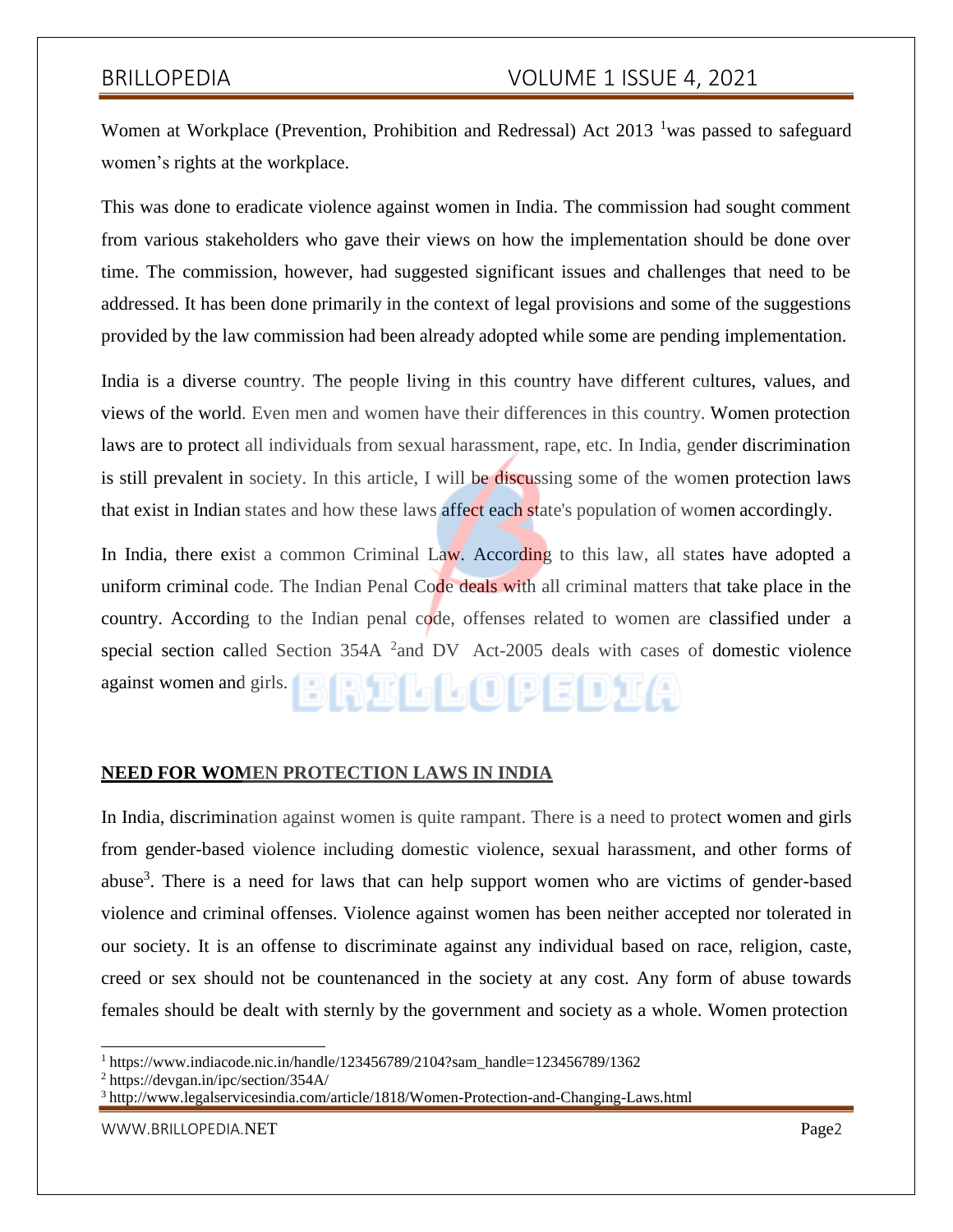laws in India will help to improve the health and safety aspects of all individuals who are living in this country. Women protection laws in India will pave the way for a society that is more inclusive and accepting of gender equality.

# **EXISTING LAWS FOR THE PROTECTION OF WOMEN**

In India, each state has specific laws for protecting females from harassment and violence. These laws have been created by specific lawmakers for addressing different issues. According to Indian constitution Act no XLIX of 1972, a declaration was made that the right to equality for all citizens including men and women is a fundamental right of every Indian. Because of this, all states have adopted a common criminal law under the Indian Penal Code. Some of the provisions which are introduced by the Government towards the protection of women are:

# **1. Dowry Prohibition Act, 1961<sup>4</sup>**

The dowry prohibition act seeks to protect the women from long-term marriage practices wherein women are forced to pay "dowry" so their husband can spend as much as he wants towards their family as he has no job. It also aims at preventing atrocities on the women such as dowry-related offenses such as cruelty and death, and it also aims at safeguarding female genital mutilation (FGM)<sup>5</sup>. The Women's Commission of India had recommended that the section about child labor and bonded labor should be repealed and signed by the government.

## **2. Dowry Death Regulation Act, 1961<sup>6</sup>**

This section deals with 'dowry deaths', that is women committing suicide after being harassed and imposed dowry due to the constant pressure and harassment by the husband and in-laws. The commission had suggested that this should be dealt with as a cognizable offense if the dowry is recovered after the death of the victim. It also recommends the replacement of existing provisions where now under Section  $306D<sup>7</sup>$  it says that if any person was found guilty of causing death within one year of marriage to the wife as a result "of cruelty" by such person, such person shall be

<sup>4</sup> https://www.indiacode.nic.in/handle/123456789/1679?sam\_handle=123456789/1362

<sup>5</sup> https:/[/www.unicef.org/stories/what-you-need-know-about-female-genital-mutilation](http://www.unicef.org/stories/what-you-need-know-about-female-genital-mutilation)

<sup>6</sup> https:/[/www.legalserviceindia.com/legal/article-1245-dowry-and-dowry-death.html](http://www.legalserviceindia.com/legal/article-1245-dowry-and-dowry-death.html)

 $^7$ https:/[/www.latestlaws.com/bare-acts/central-acts-rules/ipc-section-306-abetment-of-suicide/](http://www.latestlaws.com/bare-acts/central-acts-rules/ipc-section-306-abetment-of-suicide/)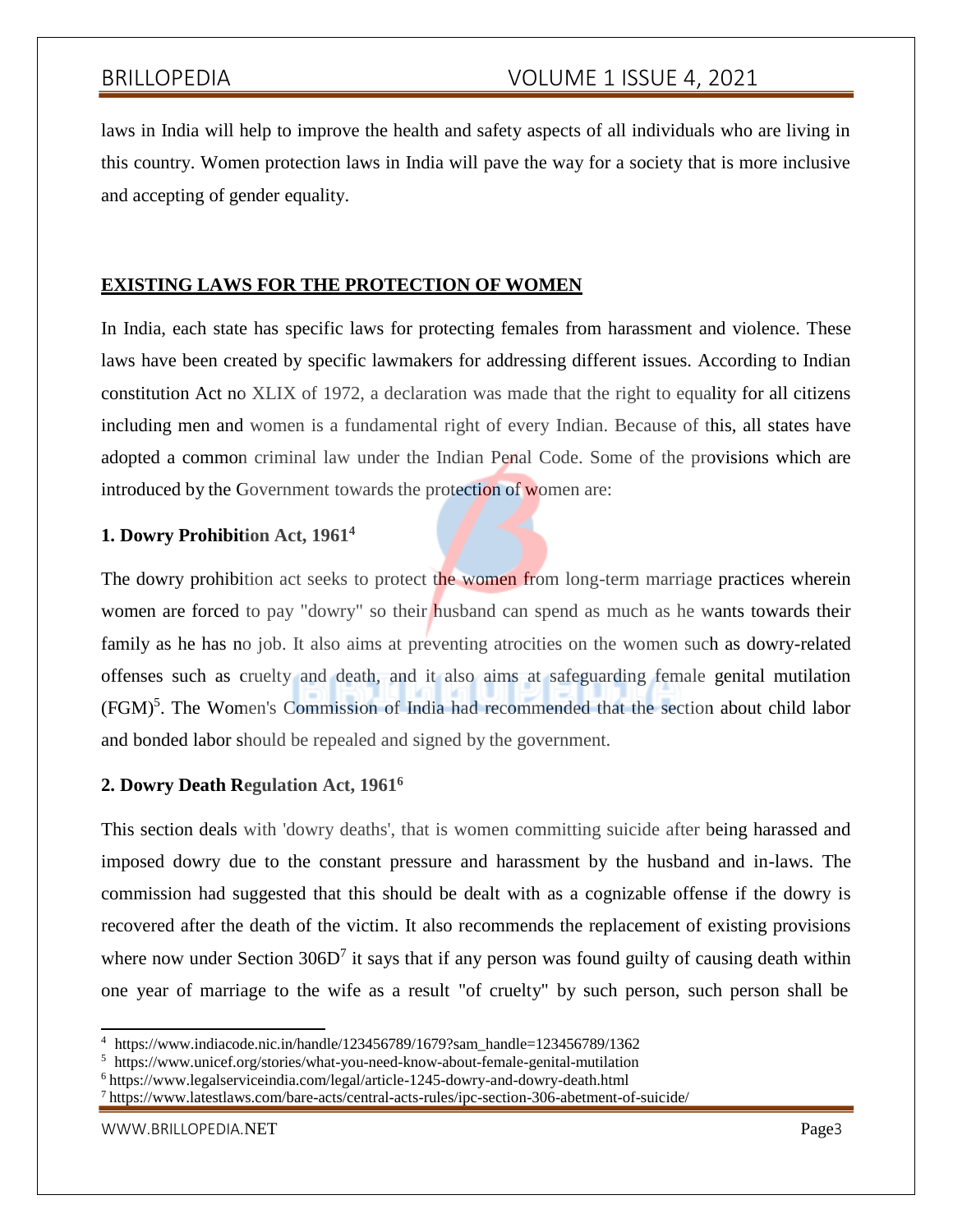punished with imprisonment for life, or for 10 years or with fine, or both; and all sums exceeding Rs. 50,000 in any one case shall be forfeited. The commission has recommended that "in the recent year's dowry deaths have also been occurring in marriages where the parties were earlier married and for whom no dowry was demanded but where they or their parents had not reported this to the police and the victim was unable to make a complaint to the police due to financial constraints." It is recommended that these cases should be investigated by CID rather than PS. It also suggests that there should be a mechanism such as counselling and mediation in such cases instead of taking legal action against the husband and in-laws.

### **3. Prevention of Cruelty to Women Act, 1986<sup>8</sup>**

This section deals with offenses against women such as dowry-related offenses, acid attacks, and various other cases. It also prescribes punishments for such actions and provides a time frame in which the offenses should be reported and investigated. The commission had recommended that the entire section should be repealed as it proposes excessive punishments for what is essentially a social problem. There is also no provision of mediation or counseling under this section unlike under Section 498a<sup>9</sup> of the Indian Penal Code (IPC), 1860.

### **4. Domestic Violence Act, 2005**

It is a civil law that came into force on 26 October 2006 and was passed to protect women from domestic violence caused by their husbands and immediate family members. It also seeks to provide for maintenance, custody, and guardianship of children. The commission had suggested that the Act is deficient in certain aspects as it does not define 'domestic violence and the remedies provided to the women such as shelter homes for women who are facing such forms of violence.

### **5. Protection of Women from Domestic Violence Act, 2005<sup>10</sup>**

This act aims to protect women from domestic violence and for matters connected therewith or incidental thereto, and for these purposes; it extends to the whole country. This act also seeks to provide a platform to provide services and welfare measures for victims of domestic violence. It has

<sup>8</sup> https://blog.ipleaders.in/offences-against-women/

<sup>9</sup> https://indiankanoon.org/doc/538436/

<sup>&</sup>lt;sup>10</sup>https://www.indiacode.nic.in/bitstream/123456789/15436/1/protection of women from domestic violence act%2C \_2005.pdf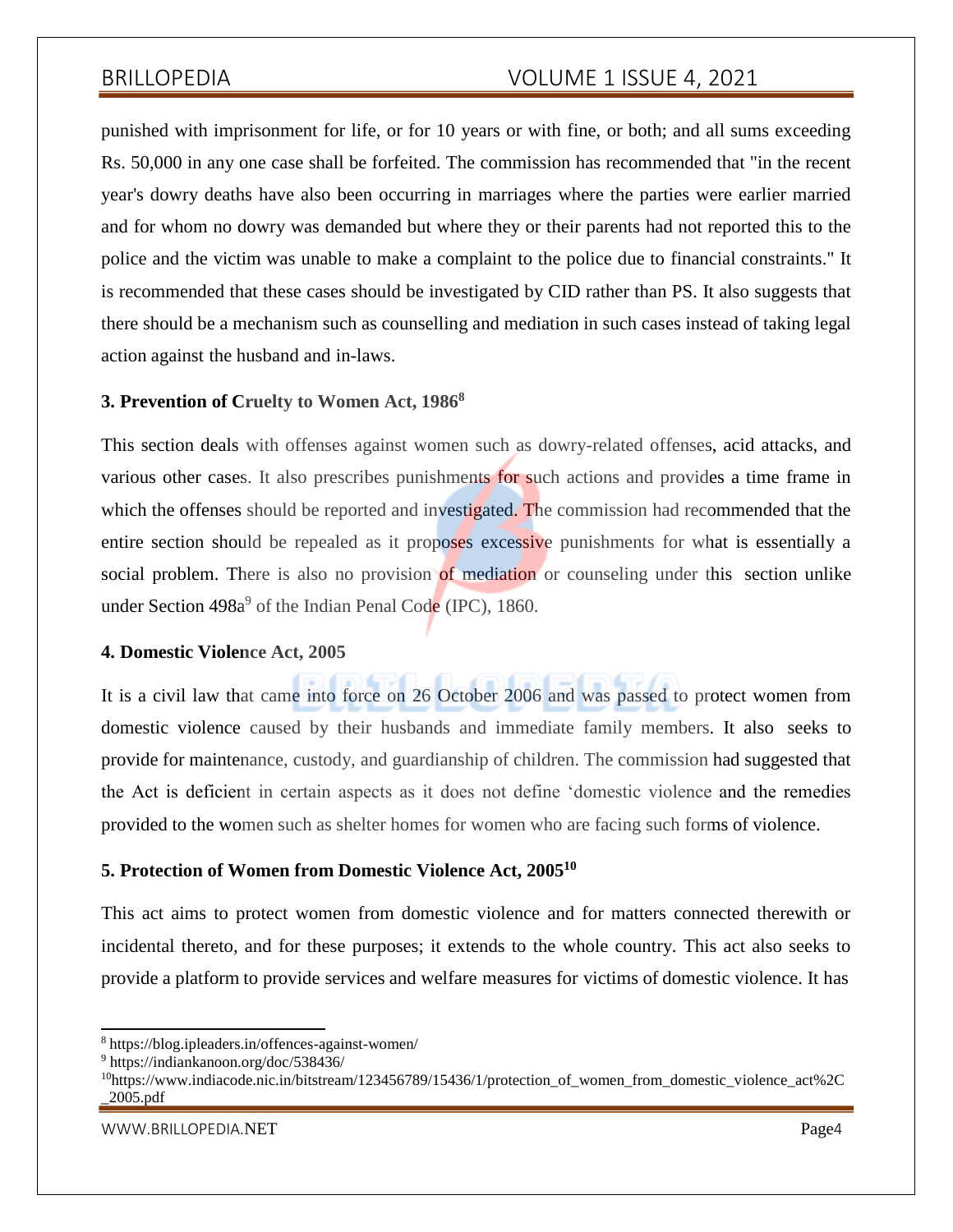a section that defines how a woman can get protection under the Act. It has provisions wherein it speaks of ways in which women can get protection from domestic violence due to the provision of shelter homes. The Protection of Women from Domestic Violence Act, 2005 (PWDVA) is special legislation for the protection of women from domestic violence. It mainly regulates the issues of domestic violence by protecting its citizens from money and property loss due to this. The PWDVA was passed by the Parliament in 2006 and came into force in 2007. To make this Act more effective, it has been divided into 18 parts. According to the provisions of this Act, any man who assaults or uses criminal force against a woman with the intent of disrobing her in public will be punished with imprisonment up to 2 years and fine up to Rs 25000 (Indian Penal Code, 2013) and also sign an undertaking not to repeat such offense.

This act also says that any man who assaults or uses criminal force against a woman with the intent of disrobing her in private will be punished with imprisonment up to 3 years and a fine up to Rs 50000 (Indian Penal Code, 2013). According to the provisions of this Act, any man who forces a woman or compels her to be present at the celebration of the marriage ceremony, knowing that she does not consent thereto, will be punished with imprisonment for a term which may extend from one year up to three years and with fine.

## **6. The Trafficking of Women and Children (Protection) Act, 2004<sup>11</sup>**

This law was announced on 11 December 2004 by the government to curb the crimes related to human trafficking and exploitative acts against women and children from all repute from India. The Commission had recommended that this law should be amended to include the definition of 'trafficking' in its scope so that the provision of rehabilitation of women is also included in this act.

# **7. Sexual Harassment of Women at the Workplace(Prevention, Prohibition and Redressal) Act, 2013:<sup>12</sup>**

The Sexual Harassment of Women at the Workplace (Prevention, Prohibition and Redressal) Act, 2013 (SHWOP), also known as 'The Act' is special legislation for the protection of women from sexual harassment at the workplace. This act has been passed by the Parliament in 2014 and came into force in 2015. It has 8 parts. The provisions of this act state that any man who sexually harasses

<sup>11</sup> https://medcraveonline.com/JHAAS/human-rights-and-trafficking-in-women-and-children-in-india.html <sup>12</sup> https://legislative.gov.in/sites/default/files/A2013-14.pdf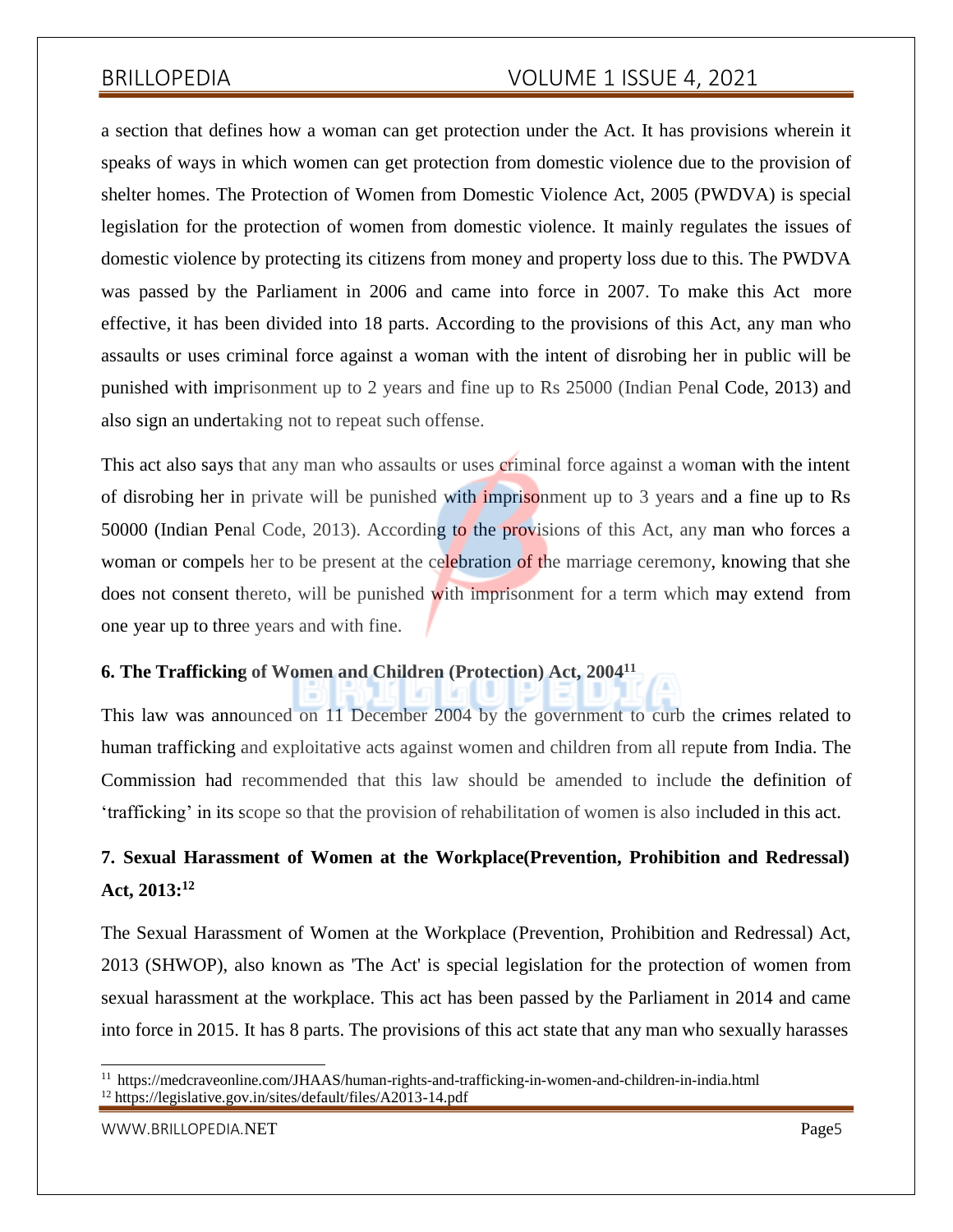or uses criminal force against any woman to disrobe her or compel her to be present at any place will be punished with imprisonment for a term which may extend up to 3 years along with a fine. In the case of a minor victim, the fine cannot exceed Rs 50,000 (Indian Penal Code, 2013). This act also states that any person who abets sexual harassment will also be punished.

In 2005 when this Act was passed in the Parliament by Rajiv Gandhi, it was considered a milestone in the history of women's rights in India because before this Act there were no specific laws to protect women from domestic violence and sexual harassment. The punishments under this Act are more severe than those under PWDVA because it provides a wide range of punishments to every person who violates the law. Therefore, it holds all parties responsible for their actions towards women even if they are not included in it directly.

### **8. Code of Criminal Procedure,1973<sup>13</sup>**

This section deals with the investigation and other procedures for cases that should be followed in cases where a case is filed for certain actions by the woman against her husband and family members such as dowry harassment. It also **provides for** arrest and search warrants as well as other powers to the police officers who investigate such offenses. The commission had proposed that this should be completely adopted as it provides sufficient safeguards to ensure that such action is only taken after proper investigations and those who are found guilty of committing such crimes should be punished accordingly.

### **9. Indian Penal Code, 1860**

The Indian Penal Code (IPC) is one of the oldest laws in India. It was introduced by the British Government in 1860. The IPC is mainly based on British Law. It is a penal code that protects its citizens by providing them with basic amenities like health care services, education, food security, etc. but it does not hold individuals accountable for their actions towards others. According to the provision of Section 352 of IPC<sup>14</sup>, whoever assaults or uses criminal force on any woman or abets her assault shall be punished with simple imprisonment for a term which may extend up to 2 years along with a fine (Section  $354^{15}$ ). The Indian Penal Code is unique from other laws because it does

<sup>13</sup> https:/[/www.cwds.ac.in/wp-content/uploads/2016/12/ca\\_Women\\_and1.pdf](http://www.cwds.ac.in/wp-content/uploads/2016/12/ca_Women_and1.pdf)

<sup>14</sup> https://indiankanoon.org/doc/1672685/

<sup>15</sup> https://indiankanoon.org/doc/203036/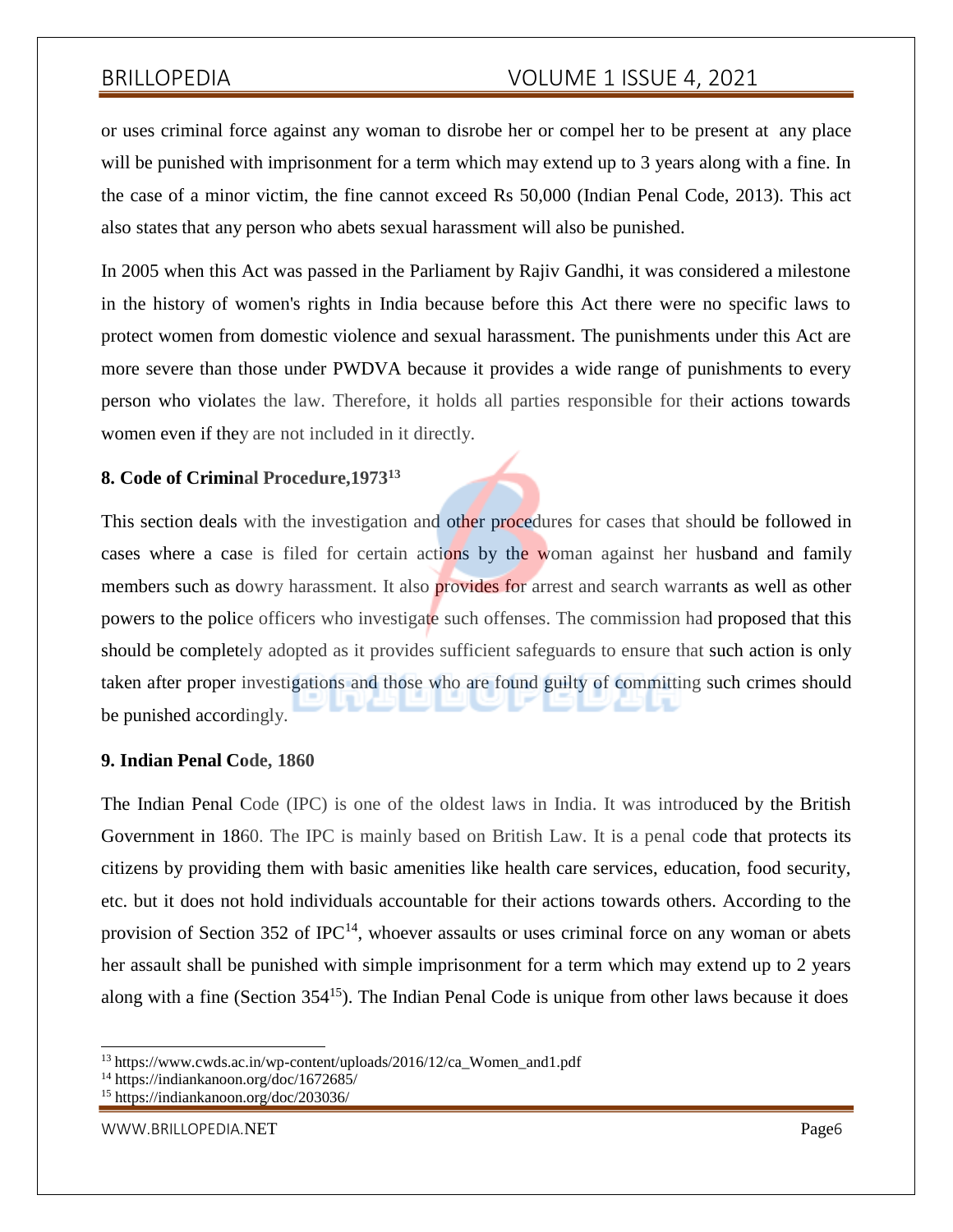not provide any punishments to individuals who violate its provisions. This type of legislation is very important for the Indian justice system because it is not possible to punish people under one law multiple times, therefore this law is adopted by every state. According to the provision of Section 354 of IPC, whoever assaults or uses criminal force on any woman or abets her assault shall be punished with simple imprisonment for a term which may extend up to 3 years. However, before making any judgment on the case of this Act, one should know that some states have special laws that are based on this Act. Section 354 of IPC also states that anyone who uses criminal force on a woman by taking advantage of her helpless situation or physical or mental incapacity will be punished with imprisonment of which the maximum will be 3 years along with a fine.

This law works for a common criminal code. Under sections 354A and 355A, this law has provided a safer environment for women by protecting them from sexual harassment and rape. According to Section 354A, "Any man who assaults or uses criminal force against a woman, intending to outrage her modesty or who wilfully disrobes her in public shall be punished with imprisonment for up to 3 years. If the offense involves sexual harassment, it is punishable up to imprisonment for 7 years." According to section 355A, "Any man who assaults or uses criminal force against a woman with the intent of disrobing her in public shall be punished with imprisonment for up to 2 years<sup>16</sup>.

Due to this, their numbers vary. Even though India has a common criminal law it does not mean that all states would apply the same law for offenses related to women. State laws are specially designed for each state's citizens to suit their specific needs according to their culture, traditions, and beliefs. Therefore, each state creates separate protective measures for women in various ways by implementing different legislations based on cultural norms and traditions.

According to Article 51A of the Indian Constitution<sup>17</sup>, India is a "Union of States". Therefore, all state governments have their powers and responsibilities. The Constitution also provides for a separation of powers between the Union and the State governments. For example, Article 265 of the Constitution states that education is a subject under State List. This means that it is within its jurisdiction and control of each state individually. According to Article  $227<sup>18</sup>$ , All States and Union Territories have power over property. Therefore, every state has the right to create laws that

<sup>&</sup>lt;sup>16</sup>Indian Penal Code, 2013, "Women Protection Laws" by Justin Humphreys

<sup>17</sup>https://indiankanoon.org/doc/867010/

<sup>18</sup> https://indiankanoon.org/doc/1331149/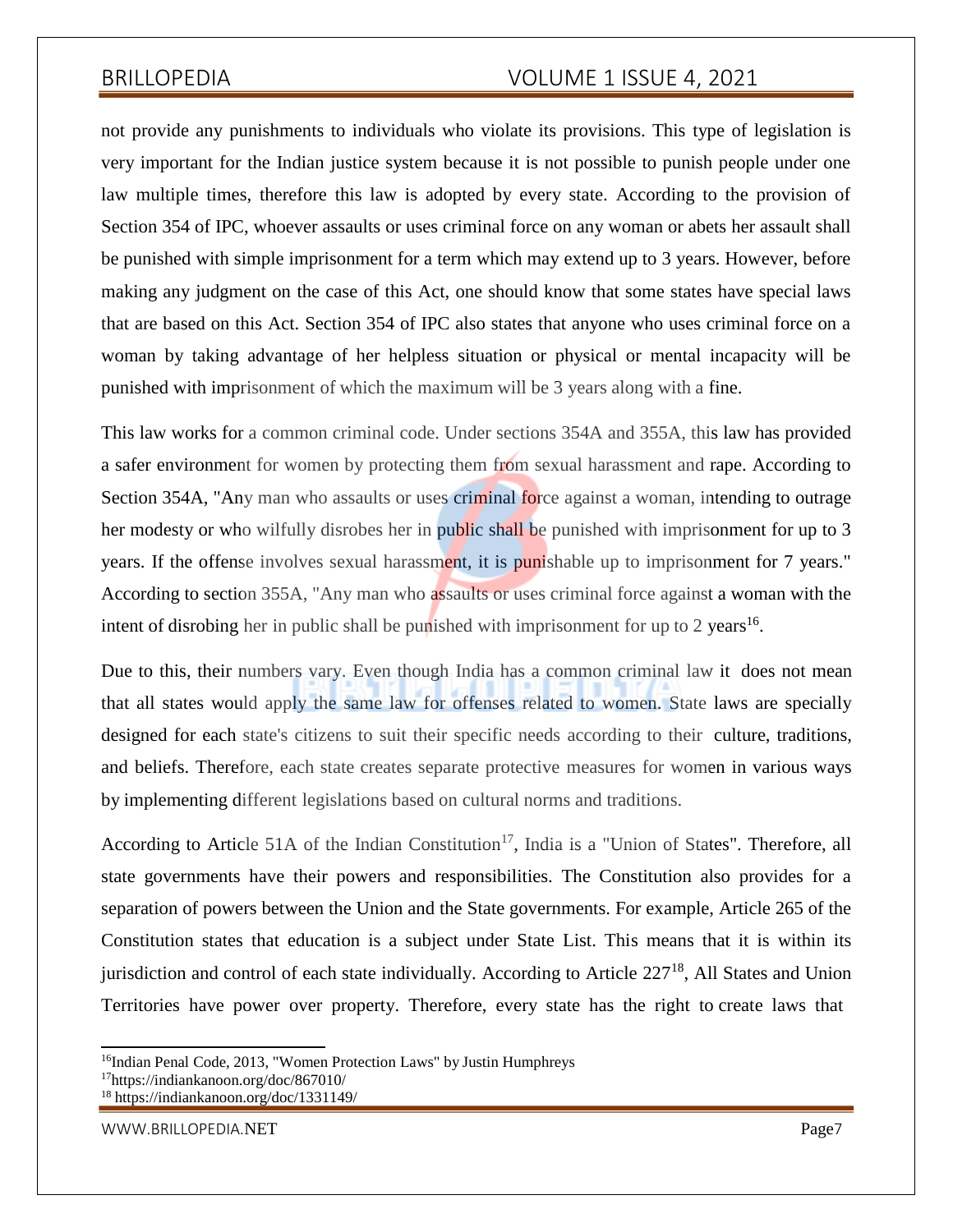regulate property and property-related issues. The laws of each state differ based on the state's local culture and traditions. This makes India a diverse country in terms of women's protection measures and laws. Different states take different measures to protect women from harassment and violence by creating different legislation for this purpose. Some states have created separate legislation regarding protecting women while some others have included some provisions regarding it in their criminal law like Indian Penal Code (IPC).

While we can say that each state has its laws to protect women, the main focus is on the common criminal law in all states. Therefore, the rest of the article will be discussing all women protection laws in Indian states and how they affect each state's population of women.

In India, each state has specific laws to protect women from violence and harassment. These laws have been created by state legislators to address different issues. Some of these laws may vary from state to state because the states have their own cultural and social norms which vary from one region to another. Therefore, the legal system in each state is mainly based on their culture and traditions.

Most of the women protection laws in India are based on Article 21 of the constitution because it holds all individuals accountable for their actions towards others. However, some states created special legislation for women's protection because they have their own cultural and social norms which differ from other states.

### **UNIVERSAL PROVISIONS IN DIFFERENT STATES**

In India, states have taken different measures to protect women from harassment. Some states have enacted specific laws relating to this while some other states have included provisions of this law within their criminal law. For example:

• In 2005 Bihar enacted a special women protection act called 'The Domestic Violence Act. This law is specially designed to protect women from domestic violence by punishing perpetrators. This act prohibits men from harassing, mistreating, or harming women in their families. Men who commit this offense are punishable with fines and imprisonment. The act was made effective with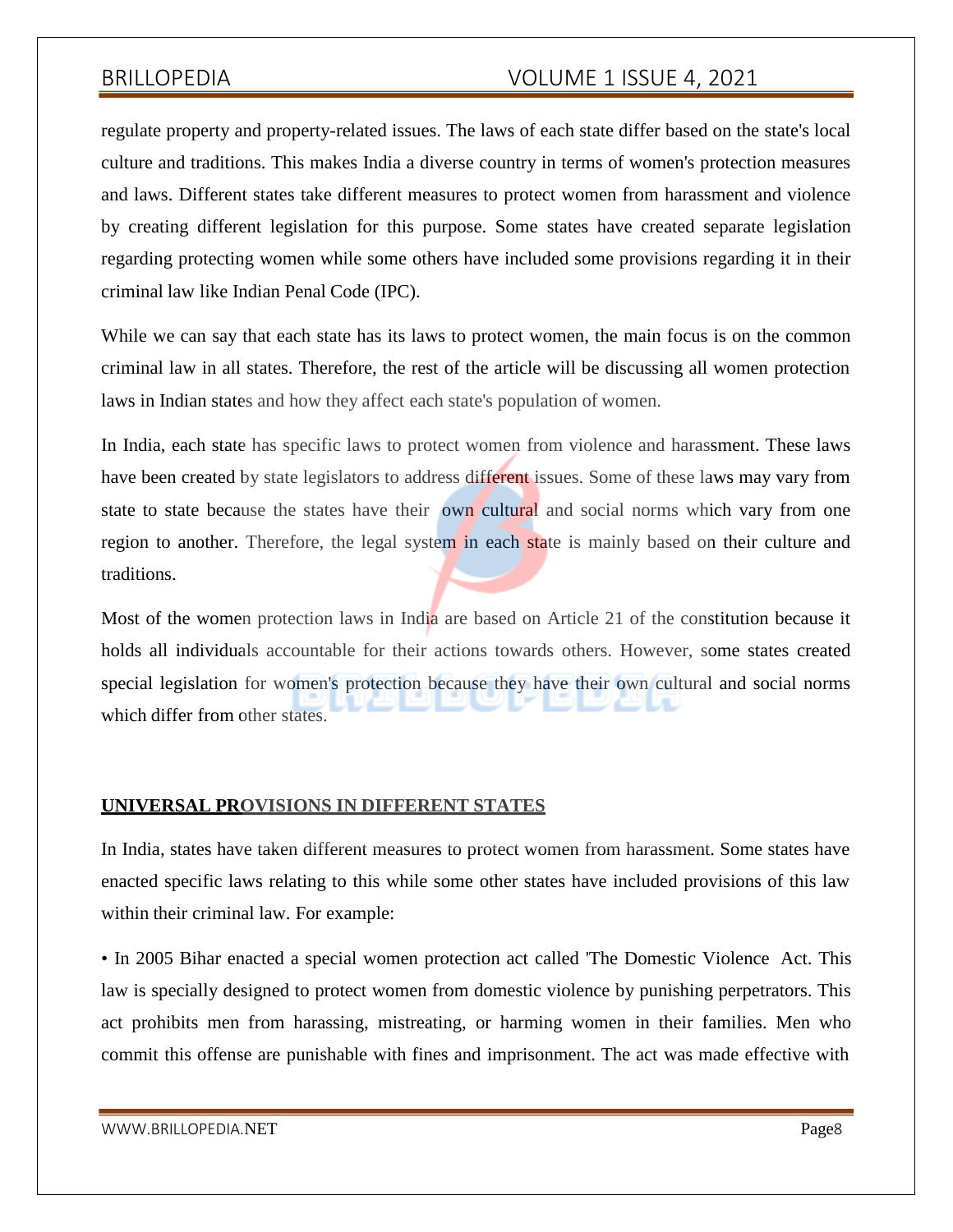an amendment of the Code of Criminal Procedure (CrPC) by adding section  $357-A^{19}$ . Under the act, the offender's property can be confiscated along with arrest if he commits an offense under this act. The law provides safety through rehabilitation, compensation, and justice to victims of domestic violence. "According to the act, there are two types of violence; one is physical and the other is sexual. This act also provides help to women who are victims of violence."<sup>20</sup>

• Haryana had created separate legislation called 'The Haryana Prohibition of Violence on Women Act, 2005' for protecting women from domestic violence. This law was enacted to protect against any sort of domestic abuse, whether it is sexual or physical. This law prescribes imprisonment for 3 years along with a fine of up to 50 thousand INR for abusers under this act. Protection officers are appointed under this act. They must provide protective measures to victims through legal methods. It also provides financial assistance of any kind to victims as per their needs<sup>21</sup>.

• In 2005, Gujarat passed a law called 'The Gujarat Domestic Violence and Women Protection Act". This act is very specific and has detailed provisions for the protection of women. The law protects all women and girls against domestic abuse. Householders who ruin or destroy anything owned by a woman or girl can be sentenced to imprisonment up to 7 years along with a fine of no more than 2 lakh INR (Indian Penal Code). A woman can seek protection under this act by approaching a family court. The court has the power to pass orders for the protection of women against abuse. The act also provides information about women-related issues to women so that they can protect themselves from violence. Women are given the right to get maintenance after separation from their sexual partners for any reason if they have lived together for 3 years or more. Also, if there are no children during the marriage then after separation, a woman is entitled to receive alimony if she lived with her husband for 1 year or more (The Gujarat Domestic Violence and Women Protection Act, 2005).

• Kerala has also provided various women protection laws. The state in 2005, passed a law called "The Protection of Women from Domestic Violence Act" which was recently introduced in the state in the year 2011. This act was enacted to protect women from domestic violence by punishing abusers. This law makes any man or boy guilty if he commits an offense under this act. Any man who commits an assault on his wife, daughter, sister, or mother is punishable with imprisonment up

<sup>19</sup> https://devgan.in/crpc/section/357A

<sup>&</sup>lt;sup>20</sup>The Domestic Violence Act 2005, "Women Protection Laws" by Justin Humphreys

<sup>&</sup>lt;sup>21</sup>The Haryana Prohibition of Violence on Women Act, 2005, "Women Protection Laws" by Justin Humphreys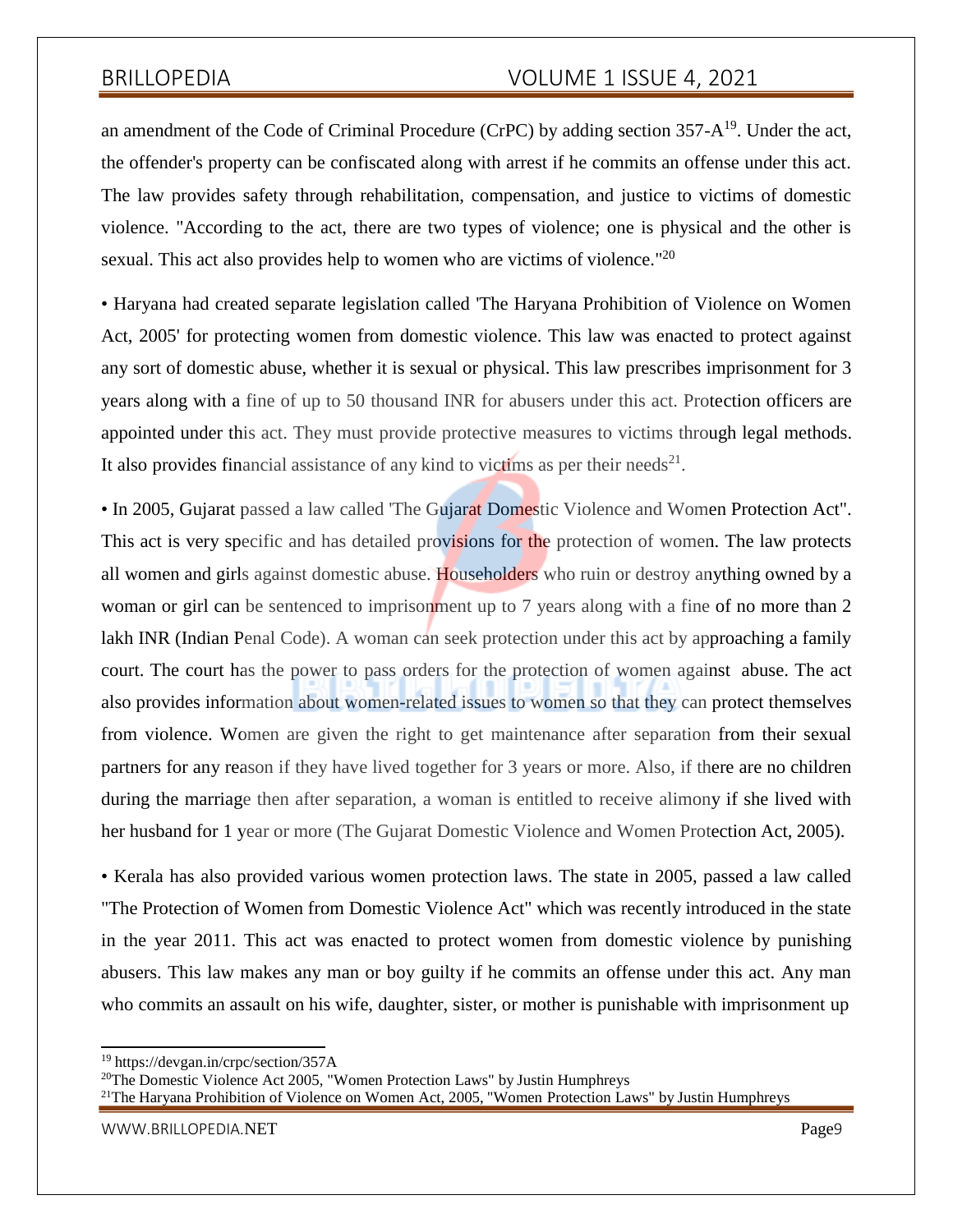to 6 months along with a fine of up to 6 thousand INR. Any man who commits an assault on his daughter or sister is punishable with imprisonment up to 1 year along with a fine of up to 5 thousand INR. A woman can seek protection under this act by approaching the court. The court can pass orders for her protection against abuse. The law also provides information about womenrelated issues to women so that they can protect themselves from violence.

• In 2005, the Punjab government passed a law called the Punjab Prevention of Domestic Violence Act to protect the women in the state from abuse. This act has provisions for punishment against abusers who commit any offense under this act. Any husband, son, or relative who commits any offense is punishable with imprisonment up to 3 years along with a fine of up to 100 thousand INR for abusers or his family members. Any woman or girl who commits an offense under this act is punishable with imprisonment up to 3 years along with a fine of up to 100 thousand INR. A woman can seek protection under this act by approaching the court. The court can pass orders for her protection against abuse. The law also provides information about women-related issues to women so that they can protect themselves from violence. "Women Protection Laws" by Justin Humphreys has given details of all special laws passed in states which are specially designed to protect women from domestic violence. The entire article has described the salient features of all these different acts which are specifically designed for the protection of women from abuse by family members or LTUIPEDIA my husband's family members.

### **INTERNATIONAL LAW<sup>22</sup>**

All individuals who are living in India have a right to human rights and international laws. These laws help protect individuals against all forms of gender-based violence and any form of discrimination on basis of race, creed, or religion. All forms of behaviour that humiliate an individual based on sex should not be tolerated at any cost. The International Crimes Act of India is an example of an act that has been passed to help protect individuals against all forms of genderbased violence. It has been passed by the parliament based on international law for peace which was signed by General Assembly in 1948.

<sup>22</sup> https://everywoman.org/violence-against-women-and-the-law/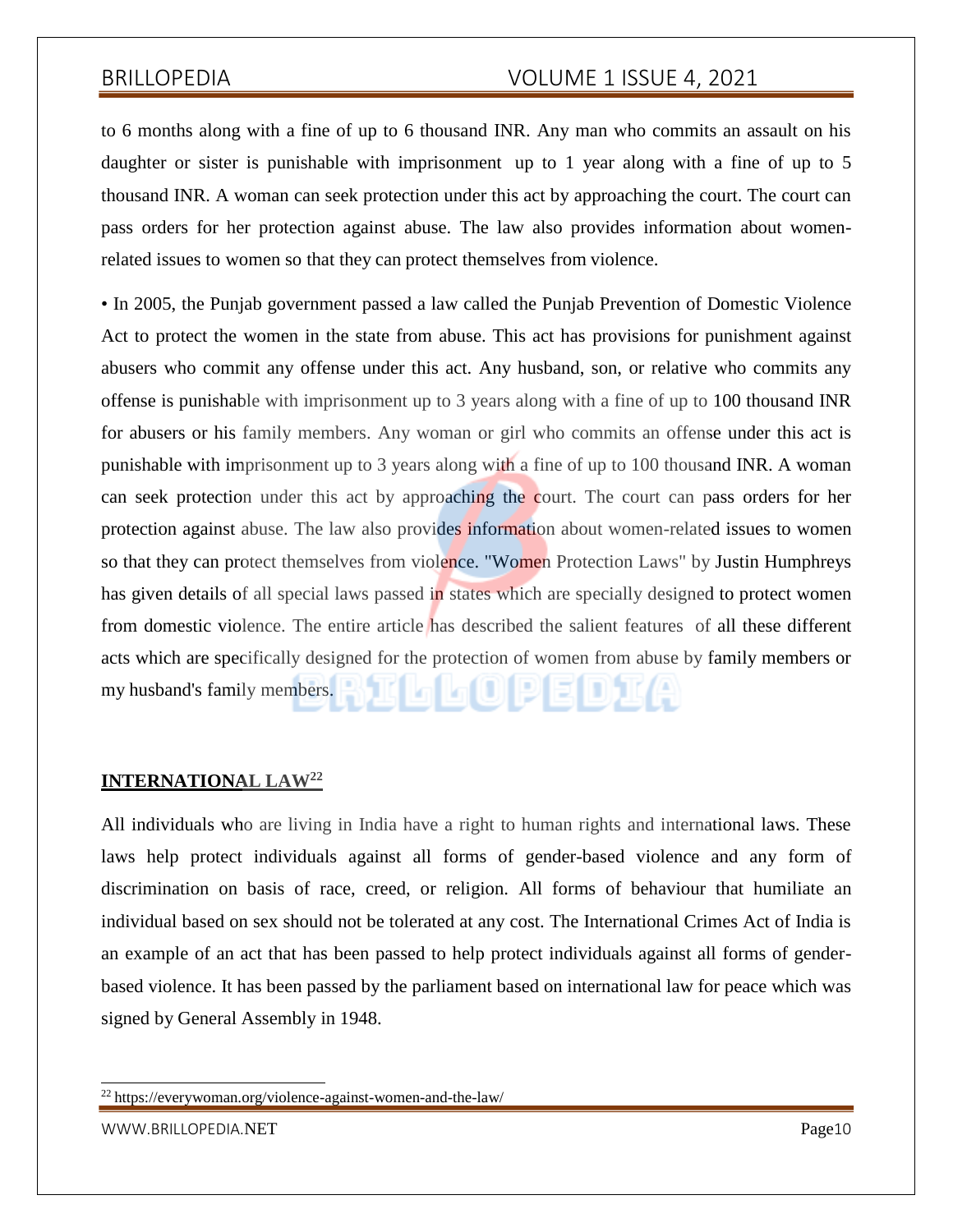The International Crime Prevention Treaty was passed by the United Nations General Assembly on November 29, 2003. Article 12 states that "Each State Party shall take such measures as may be necessary to establish as a matter of national law that any act or omission perpetrated as part of a widespread pattern of gross violation of human rights carries with it individual criminal responsibility. According to the International Convention on Elimination of All Forms of Discrimination against Women, states are required to protect all women against discrimination concerning marriage and family ("Art. 5(a)"), education ("Art.5(d)") and about particular civil rights ("Art. 13(a)")

According to Article 29 of the Universal Declaration of Human Rights (1948<sup>23</sup>), "everyone has duties to the community in which alone the free and full development of his personality is possible."

The international laws help provide a platform for individuals living in India as well as those abroad who may not be able to enjoy the basic human rights specified in these Acts. These laws help protect the human rights of all individuals living in India or abroad. These laws enforce justice and punishments for individuals who do not follow these laws. Human Rights Watch, an organization that monitors international laws, has issued a report card for women's rights in each state of India. It has listed states on basis of how well they protect women against gender-based violence and discrimination. The report card looks at the laws that are in place to protect women against genderbased violence and also looks at how effectively these laws are implemented by the state government.

The report card issued by the organization states that the women who are victims of gender-based violence in India may not be able to enjoy their basic human rights. This situation needs to be changed urgently if we want to see an equal society where all individuals live with dignity and respect. The international laws help provide a platform for individuals living in India as well as those abroad who may not be able to enjoy the basic human rights specified in these Acts. These laws help protect the human rights of all individuals living in India or abroad. These laws enforce justice and punishments for individuals who do not follow these laws. Human Rights Watch, an organization that monitors international laws, has issued a report card for women's rights in each

[WWW.BRILLOPEDIA.](http://www.brillopedia.net/)NET Page11

<sup>23</sup> https://vikaspedia.in/social-welfare/human-rights/universal-declaration-of-human-rights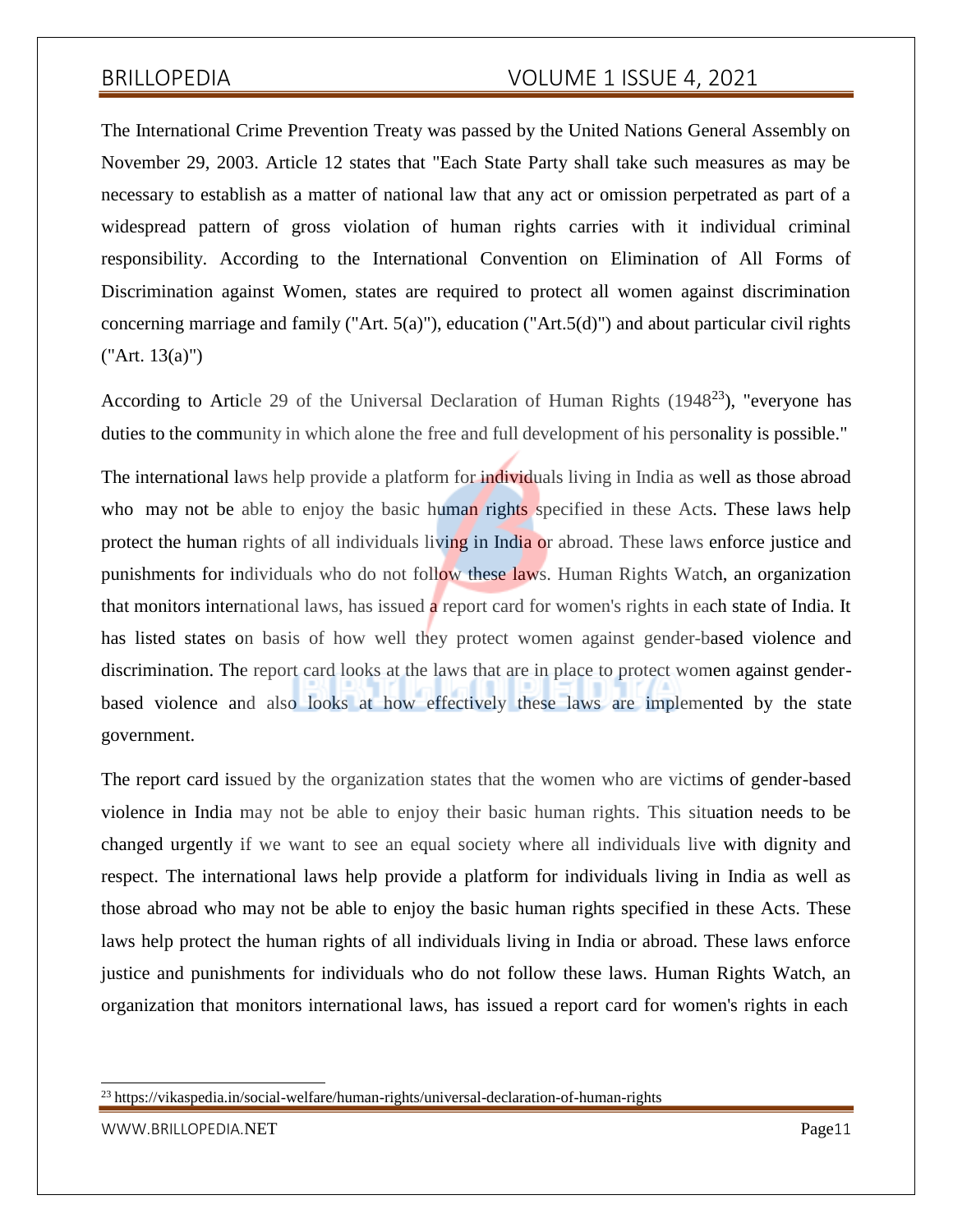state of India. It has listed states on basis of how well they protect women against gender-based violence and also looks at how effectively these laws are implemented by the state government.

The report card issued by the organization states that the women who are victims of gender-based violence in India may not be able to enjoy their basic human rights. This situation needs to be changed urgently if we want to see an equal society where all individuals live with dignity and respect.

### **EFFECTIVENESS OF EXISTING WOMEN PROTECTION LAWS<sup>24</sup>**

In the cases of domestic violence, it is important to understand the reasons for which a woman comes under this abuse. If the abuse is due to dowry or other matrimonial issues then one can very well rule out that she deserves protection under any law enacted for this purpose. If the abuse is because an attempt has been made on her life then she can very well seek help from police in this matter. But there are many cases where the reason for abuse cannot be solved by police or courts. The woman may also not want to approach the police or courts due to various reasons. The most common reason for which women seek help from police and courts is mistreatment by husbands, sons, or relatives. It is important to understand that concern for a mother or sister is not always the reason for abuse. Sometimes, the reason for abuse may be because of property disputes between family members or any other dispute within the family. In such cases, there is a need for a law that protects women from such kind of mistreatment and provides justice to them. It is indeed very unfortunate that we do not have any such law in India at this point.

The only legal recourse available to women against her husband or in-laws is filing a divorce case under Section 13(1)(i-a) of the Hindu Marriage Act, 1955<sup>25</sup>if she can prove cruelty by the husband to her (The Hindu Marriage Act, 1955). But even in such cases, the husband can simply ask the court to dismiss the case as cruelty cannot be established by the mere filing of a divorce petition. This is because there is no other legal redress available to a woman against her husband and his family if she has got married under Hindu Marriage Act. There is a provision available for a woman

<sup>&</sup>lt;sup>24</sup> https://blog.ipleaders.in/protection-laws-women-effective-country-analysis/

<sup>&</sup>lt;sup>25</sup> https://sites.google.com/site/divorcelawyerindelhi/divorce-on-cruelty-ground-section-13-1-ia-of-the-hindu-marriageact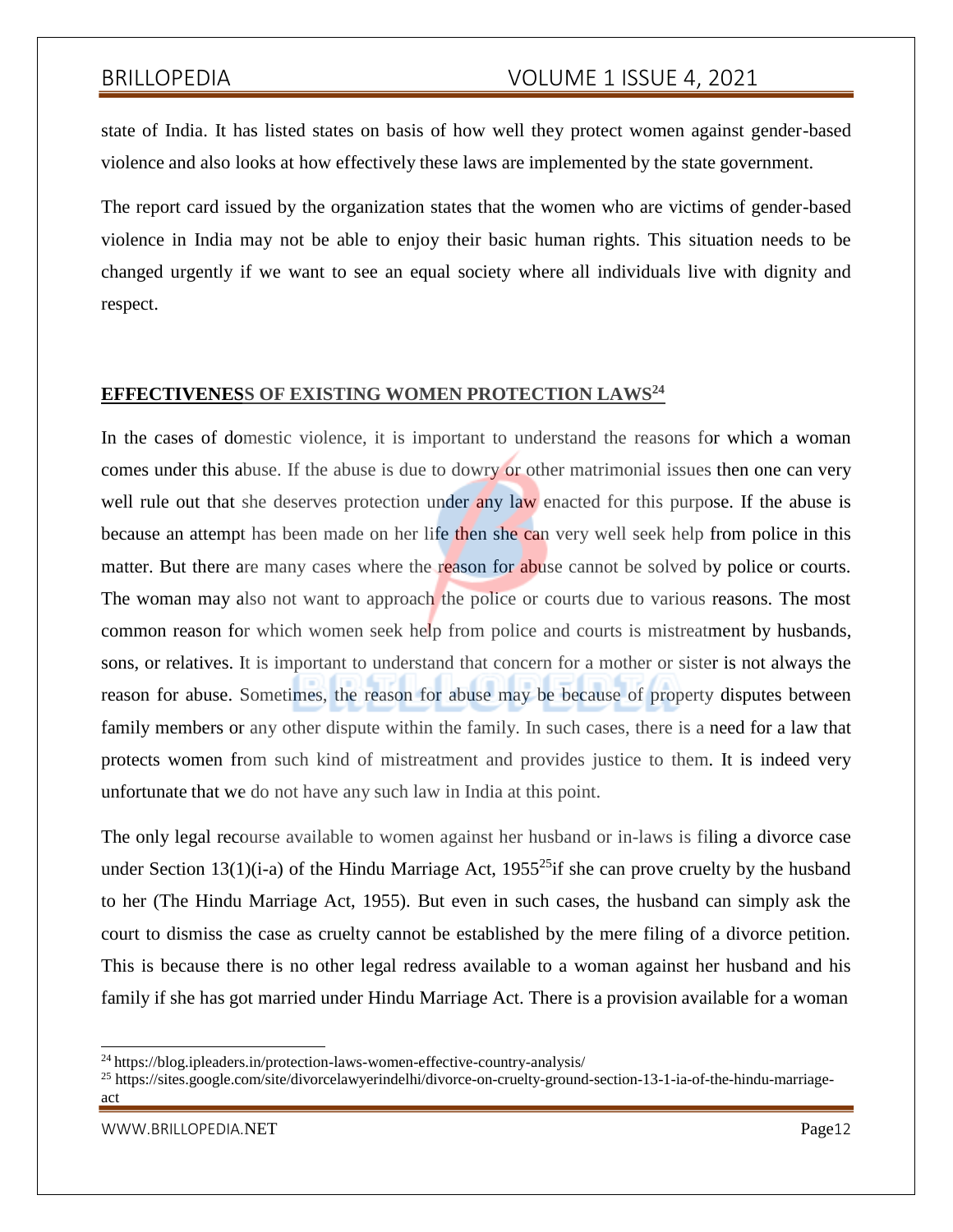under Section 498A of the Indian Penal Code  $^{26}$ regarding maintenance of wife and children from husband. But this provision is very difficult to be invoked in the case of cruelty by the husband.

In many cases, the reason for which a woman seeks help from police or courts comes under contempt of court or violation of court orders. In such cases, women themselves do not go to police or courts due to fear and humiliation at the hands of her husband and relatives. The DV Act, 2005 does not provide any relief against contempt of court or violation of court orders. The only remedy available against such wrongdoers is statutory maintenance which cannot be claimed by a woman in a divorce petition as mentioned earlier. In other cases, police and courts do not help the women because they do not understand the problem. The women also do not want to go to the police or courts for fear of humiliation by their husbands and relatives. Sometimes there is also a problem of the language barrier in dealing with police and courts.

All these problems can be avoided if we have laws in place which protect against domestic violence by providing legal remedies for women in such situations so that they can get justice. Laws which provide monetary or material benefits to victims of domestic violence are very important because they reassure the victim that she is important for society and that she has value even without any protection provided under the law.

# BRILLOPEDIA

# **CONCLUSION**

The extreme violence against women in India makes it necessary for the government to take action<sup>27</sup>. Women are the most important asset of any country and, unfortunately, they are being treated as second-class citizens by society. The governments of all states should take prompt action to protect the rights of women under the existing laws and introduce new laws which will protect women against domestic violence in India. Even if no new law is enacted, existing laws should be implemented properly so that they are effective against all kinds of domestic violence.<sup>28</sup> The governments need to also ensure that provisions regarding maintenance under Section 125 CrPC

<sup>26</sup> https://indiankanoon.org/doc/538436/

<sup>&</sup>lt;sup>27</sup> "Gender Justice" by Raj Bhaskar&DevangshuDatta, Third Edition, 2005 - Chapter IX: Domestic Violence by Women <sup>28</sup> The Prosecution of Domestic Violence" by SakshiRajanMahapatra& Aileen Kuchler, Legal Aid Foundation, 2001 -Page 169 - 175